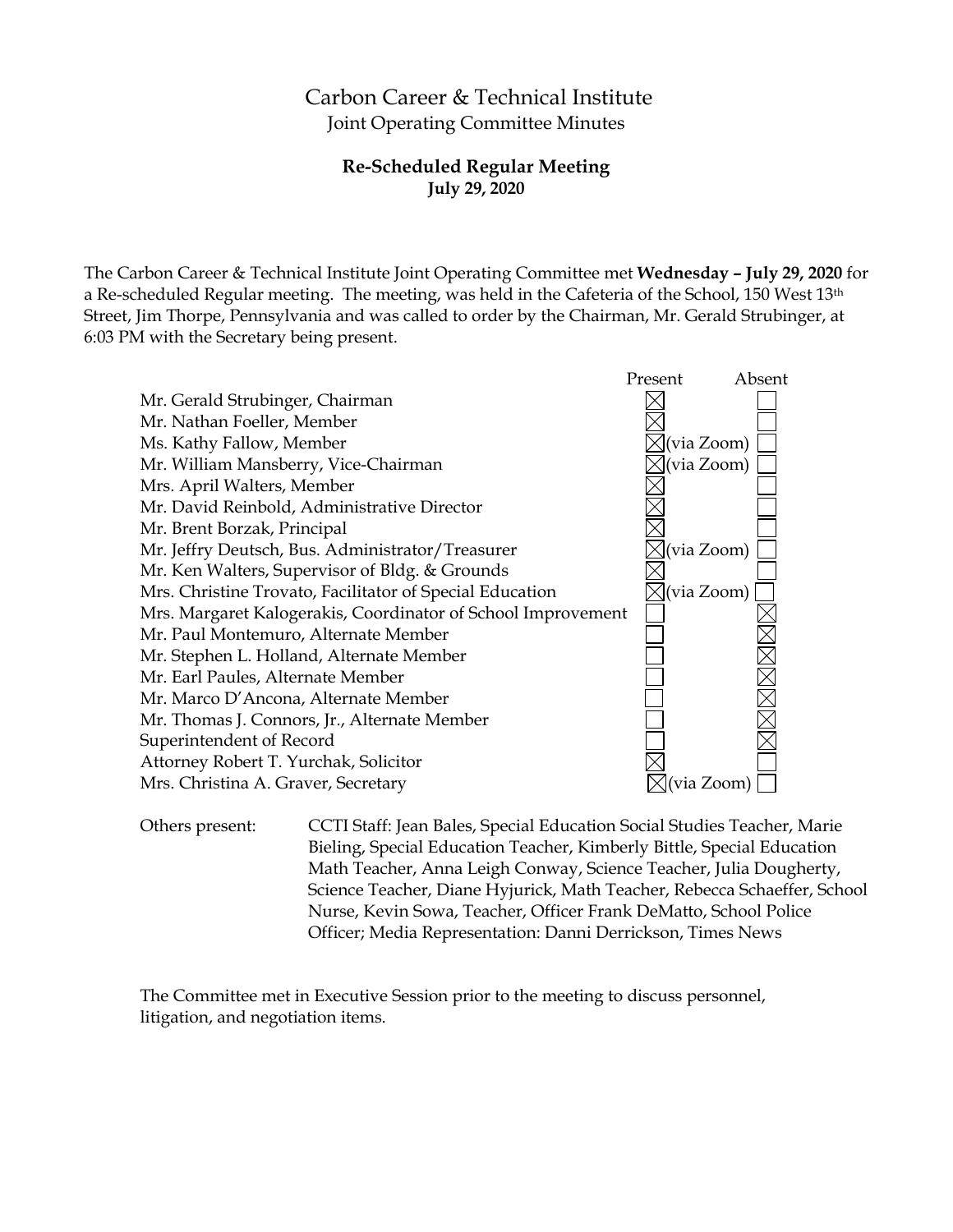#### **Approval of Minutes**

A. MOTION by Ms. Fallow, SECONDED by Mr. Mansberry to approve the Minutes of the June 18, 2020 Regular Meeting.

VOTE: YES - 5 NO - 0 ABSENT - 0 ABSTENTIONS - 0

Motion carried.

#### **Courtesy of the Floor to Visitors**

- Anna Leigh Conway, CCTI Education Association President spoke regarding communications pertaining to the upcoming school year with Joint Operating Committee members and CCTI administration. She thanked the JOC for their continued offer to work with the association. She also thanked the CCTI administration and acknowledged the communication the administration has had with the association, noting it has been very productive.
- In her absence, Mr. Borzak read an e-mail sent by Katherine Baumgardt, English teacher regarding the upcoming school year as it pertains to AP English courses.

### **Administrative Reports**

- A. Director's Report Mr. Dave Reinbold, Administrative Director
	- a. Mr. Reinbold gave a presentation regarding the Health & Safety Reopening Plan.

#### **Approval of Treasurer's Report (June 2020)**

A. MOTION by Mr. Mansberry, SECONDED by Ms. Fallow to approve the Treasurer's Report for June 2020 showing a final balance of \$4,723,500.00 in the General Fund, and \$69,084.55 in the Student Activities Account.

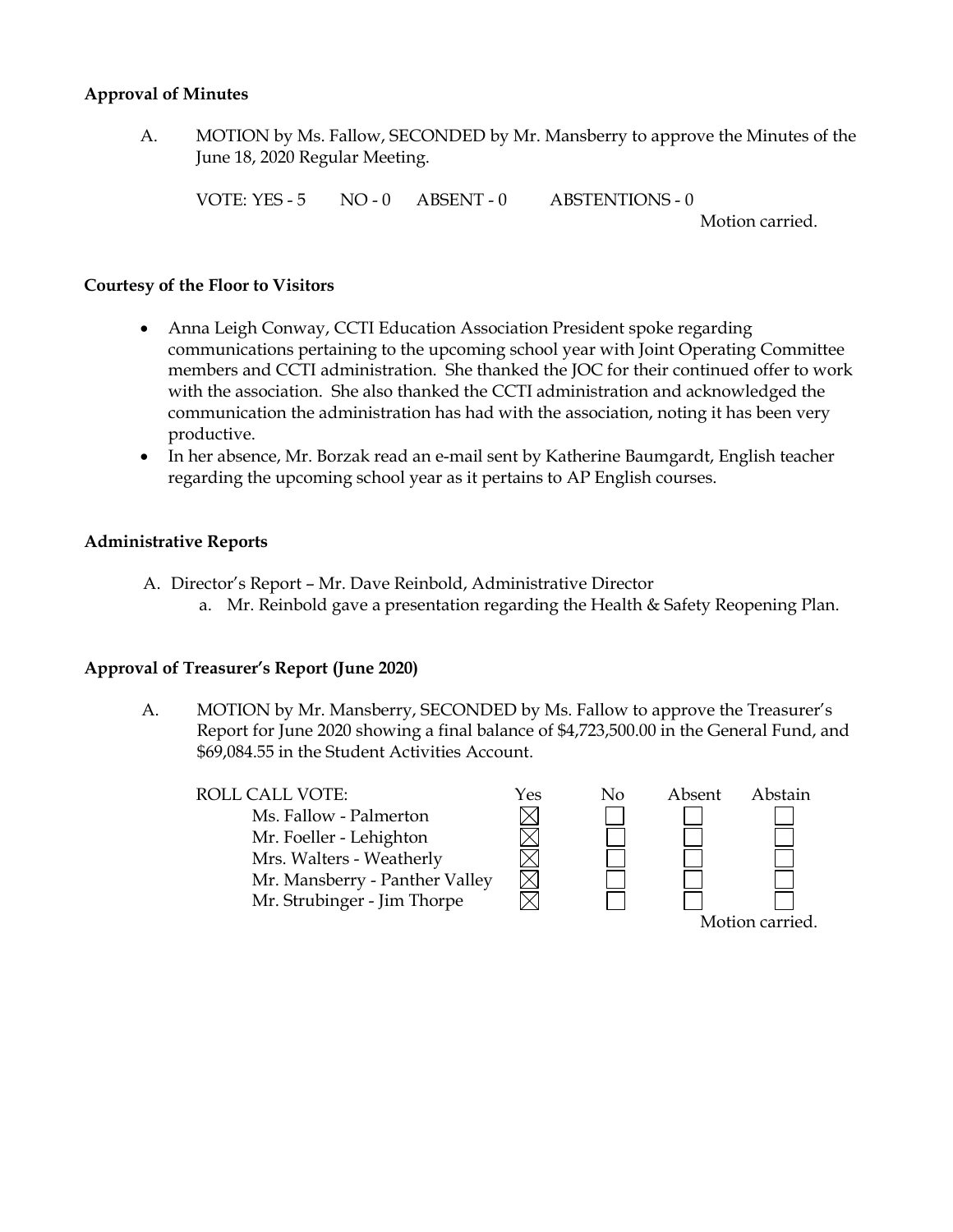### **Approval of Payment of Bills (June & July)**

A. MOTION by Mr. Mansberry, SECONDED by Mr. Foeller to approve Payment of Bills - General Fund and Other Accounts.



#### **Items of Business**

### *Education*

MOTION by Mr. Foeller, SECONDED by Mrs. Walters that the following motions be approved:

#### **Educational Delivery Model Approved**

A. to approve the educational delivery model for 2020-2021 as follows:

a blended opening which entails half of the students attending every day. When the students are in attendance they will spend a full day in their technical course. (A student will attend CCTI every other day and receive a full day of his/her technical instruction during that day). Academic courses will be delivered through distance learning. Academic instructors will be in the building and students will have opportunities for tutoring and small group instruction as needed when they are scheduled to be in the building.

#### **Health & Safety Plan Approved**

B. to approve the Health & Safety plan required by the Pennsylvania Department of Education. The plan will reflect the approved delivery model.

#### ROLL CALL VOTE:  $\gamma$ es No Absent Abstain



Motions carried.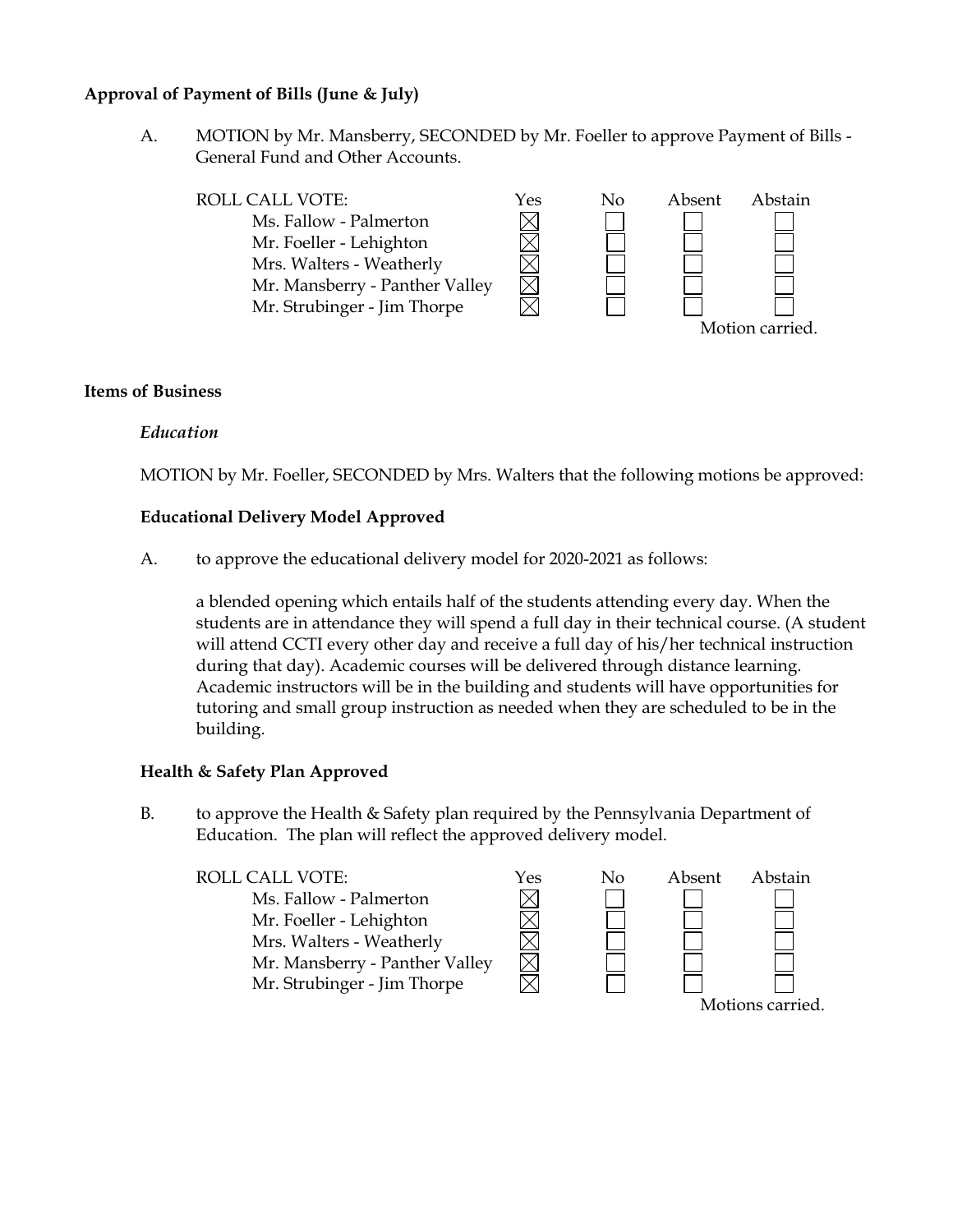### **Occupational Advisory Committee Minutes Approved**

C. MOTION by Ms. Fallow, SECONDED by Mr. Mansberry to approve the Occupational Advisory Committee minutes, as presented.

VOTE: YES -  $5 \quad \text{NO}$  -  $0 \quad \text{ABSENT}$  -  $0 \quad \text{ABSTENTIONS}$  -  $0 \quad$ 

Motion carried.

### *Personnel*

MOTION by Mr. Mansberry, SECONDED by Mr. Foeller that the following motions be approved:

### **Superintendent of Record Appointed**

A. to appoint Jodi Frankelli, Ed.D, Palmerton Area School District Superintendent, Superintendent of Record for Carbon Career & Technical Institute effective August 1, 2020 through July 31, 2021.

### **School Physician Appointed**

B. that Dr. Deborah Smith (Switchback Medical Center, Inc., Jim Thorpe, PA) be appointed School Physician for the 2020-2021 school year, as per Article XIV, School Health Services of the PA School Code of 1949, at a rate of \$10.00 per individual school (student) examination.

## **Law Firm Appointed**

C. to appoint the law firm of King, Spry, Herman, Freund & Faul LLC for specialized work projects for the 2020-2021 fiscal year on an as-needed basis at a rate to be negotiated.

## **Records Retention Officer Appointed**

D. that David Reinbold be appointed Records Retention Officer for the Carbon Career & Technical Institute for the 2020-2021 school year.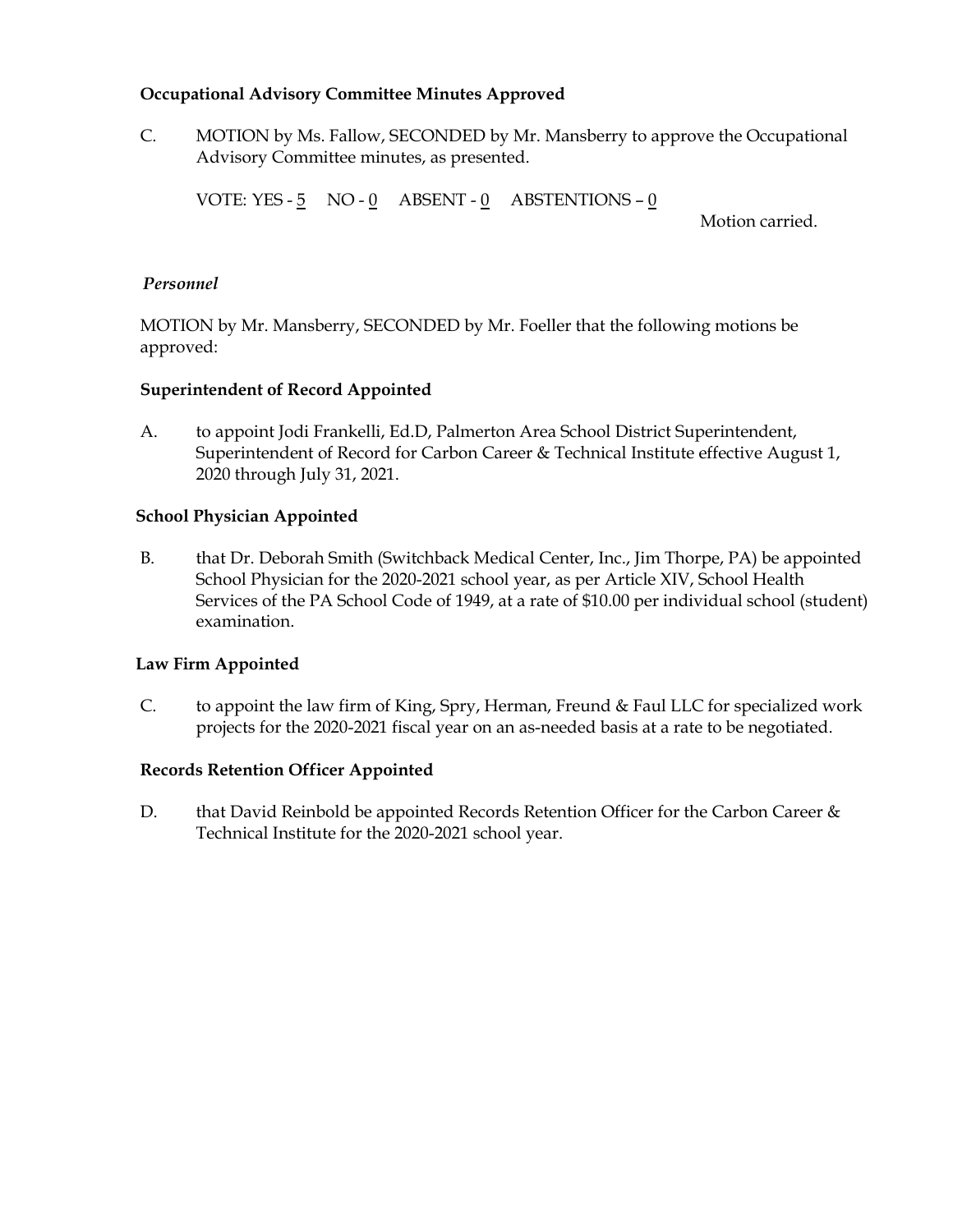### **CCTI Local Advisory Committee Members Approved**

E. to approve the following individuals as members of the CCTI Local Advisory (Perkins Participatory Planning) Committee for the 2020-2021 school year:

| Shannon Eidem        | Toni Macaluso         |
|----------------------|-----------------------|
| Ron Fritz            | Candy Madera          |
| Samuel Hellen        | Jaime Mendes          |
| Francine Kluck       | Jeanne Miller         |
| Kathy Henderson      | <b>Heather Mullen</b> |
| Margaret Kalogerakis | Steve Ohl             |
| Marlyn Kissner       | Lisa Perry            |

Robyn Plesniarski Bill Richards Joseph Sebelin Rachel Strucko Alice Wanamaker Garry Wentz

#### **Adult Education GED Instructor Approved**

F. to approve Delmar Griggs as Adult Education GED Instructor effective July 30, 2020 through July 31, 2021 at an hourly rate of \$21.25.

| ROLL CALL VOTE:                | Yes | No. | Absent | Abstain          |
|--------------------------------|-----|-----|--------|------------------|
| Ms. Fallow - Palmerton         |     |     |        |                  |
| Mr. Foeller - Lehighton        |     |     |        |                  |
| Mrs. Walters - Weatherly       |     |     |        |                  |
| Mr. Mansberry - Panther Valley |     |     |        |                  |
| Mr. Strubinger - Jim Thorpe    |     |     |        |                  |
|                                |     |     |        | Motions carried. |

#### **Advisor Position Salaries Approved**

G. MOTION by Mr. Mansberry, SECONDED by Mr. Foeller to approve the following salaries, pro-rated, as needed for advisor positions for the 2020-2021 school year:

> DECA/HOSA/SkillsUSA Advisors - \$2,300 ea. Senior Class Advisor - \$2,300 Underclass Advisor (Freshmen, Sophomore, Junior - combined) - \$2,300 Student Council - \$2,300 NTHS - \$2,300 Yearbook - \$2,300 Interact Rotary - \$2,300 SADD/Aevidum - \$2,300 Student Forum - \$1,600 SkillsUSA Assistant Advisors - \$1,600 ea. DECA Assistant Advisors - \$1,600 ea. DECA/HOSA/SkillsUSA Assistant Advisor - \$1,600

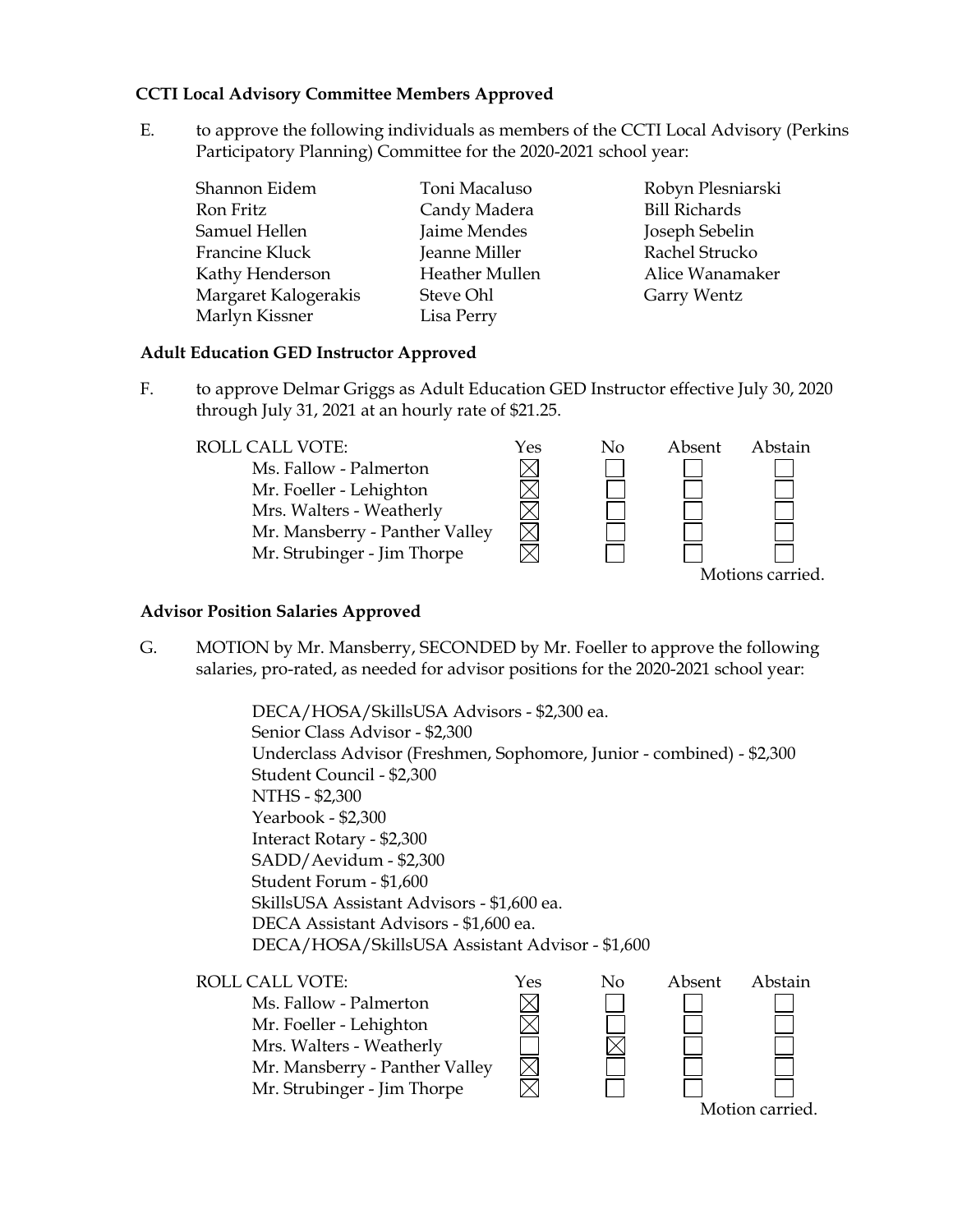MOTION by Mr. Mansberry, SECONDED by Mr. Foeller that the following motions be approved:

### **School-Wide Co-Curricular Activities and Student Club/Organization Advisors Approved**

H. to approve the following individuals as School-Wide Co-Curricular Activities and Student Club/Organization Advisors, as needed at the established rates for the 2020- 2021 school year:

> DECA – Jalissa Kuehner DECA Assistant – Sandra Kohutka HOSA – Michele Dominic DECA/HOSA/SkillsUSA Assistant – Scott Bartholomew National Technical Honor Society – Jeremy Pease Rotary Interact Community Service Club – Margaret Kalogerakis SADD/Aevidum – Rebecca Schaeffer Senior Class – Sandi Kohutka SkillsUSA – Kevin Kuehner SkillsUSA Assistant – Maritza Reinbold, Thomas Bartholomew Student Council – Margaret Kalogerakis Student Forum – Phillip Strubinger Underclass – Sue Ann Gerhard Yearbook – JamiLynn McFarland

### **Resignation Accepted**

I. to accept the letter of resignation received from Julia Dougherty, Science Instructor, effective July 21, 2020.

## **Resignation Accepted**

J. to accept the letter of resignation received from Kimberly Bittle, Special Education Math Instructor, effective July 21, 2020.

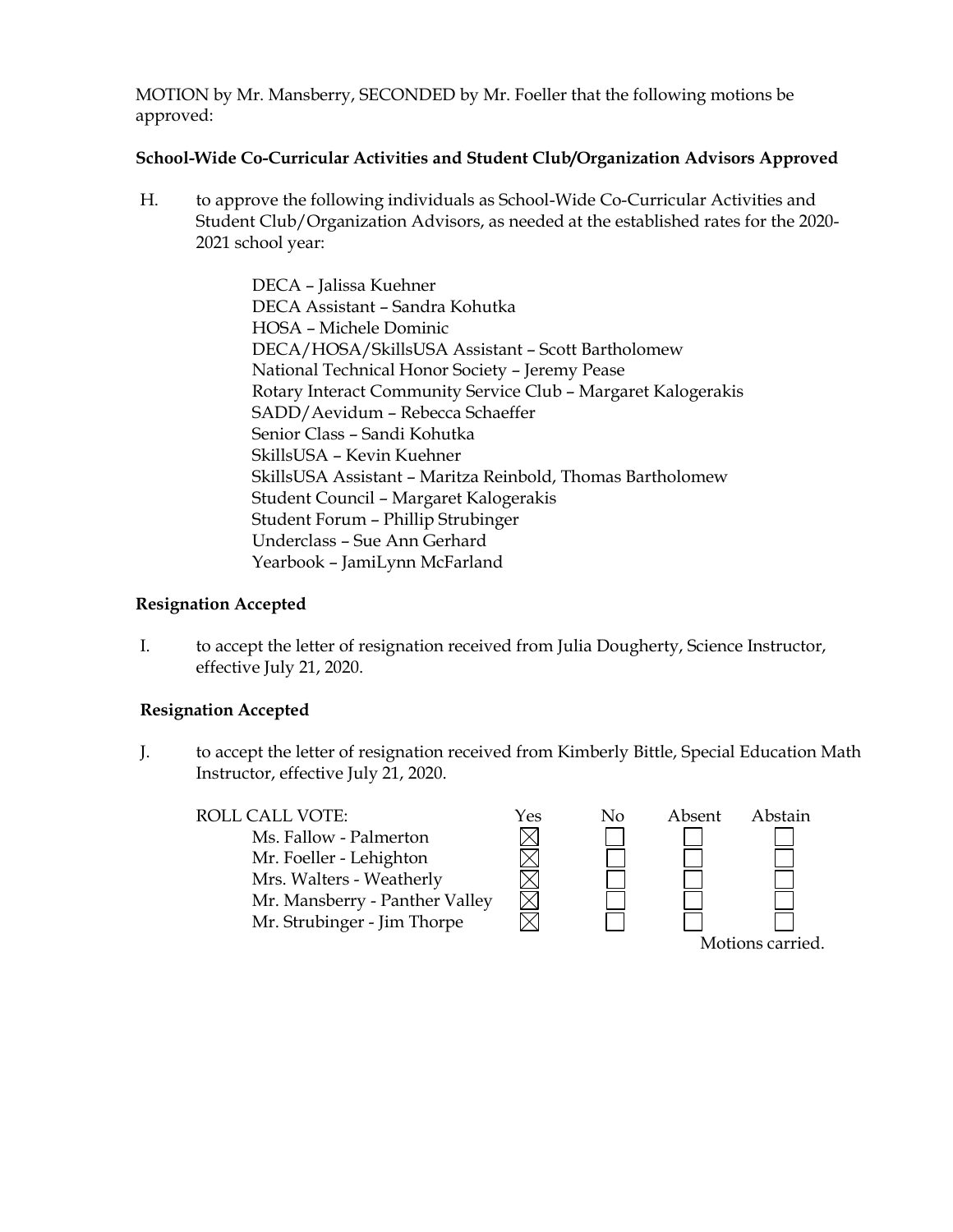### *Budget & Finance*

MOTION by Mr. Mansberry, SECONDED by Mrs. Walters that the following motions be approved:

#### **Lunch Prices Established**

A. that lunch prices for the 2020-2021 school year be established as follows:

| Students - | Type $A -$ | \$2.60 |
|------------|------------|--------|
|            | Reduced -  | .40    |
| Adults -   | \$5.00     |        |

### **Milk/Juice Supplier Retained**

B. that Zimmerman's Dairy (Lehighton, PA) be retained as the CCTI Milk/Juice Supplier for the 2020-2021 school year. Prices for milk and juice shall remain the same as quoted for the 2019-2020 school year. Milk prices are established by the PA Milk Marketing Board.

### **Out of County Tuition Rates (non-Special Education) Approved**

C. to approve the following out of county tuition rates (non-Special Education) for the 2020-2021 school year:

| Half Year - Half Day | \$5,175  | $($57.50 \text{ per day})$  |
|----------------------|----------|-----------------------------|
| Half Year - Full Day | \$10,350 | $($115.00 \text{ per day})$ |
| Full Year - Half Day | \$10,350 | $($57.50 \text{ per day})$  |
| Full Year – Full Day | \$20,700 | $($115.00 \text{ per day})$ |

Note: Rates reflect no increase from previous year.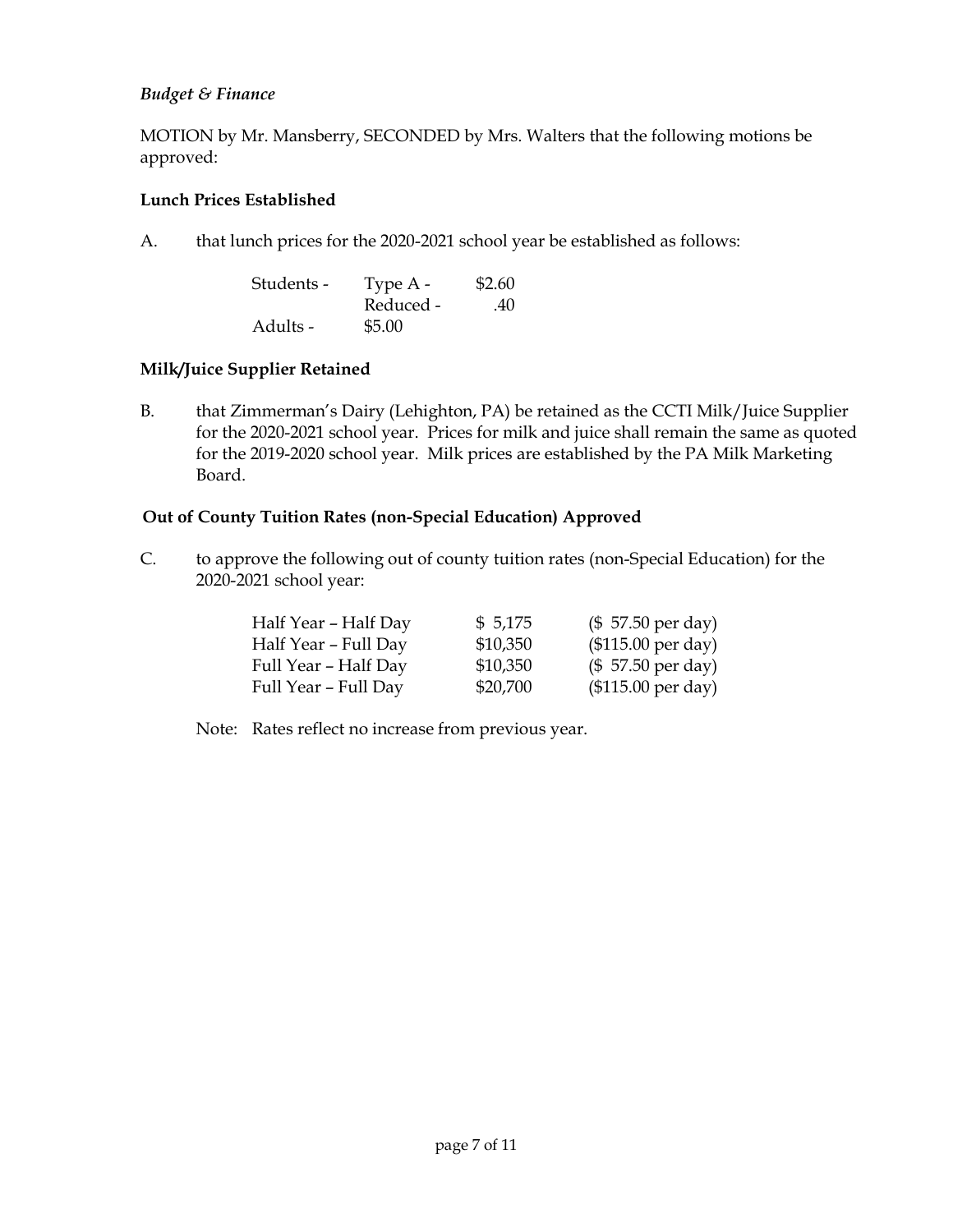### **Out of County Tuition Rates (Special Education) Approved**

D. to approve the following out of county tuition rates (Special Education) for the 2020-2021 school year:

| Half Year - Half Day | \$6,075  | $($ 67.50 \text{ per day})$ |
|----------------------|----------|-----------------------------|
| Half Year - Full Day | \$12,150 | $($135.00 \text{ per day})$ |
| Full Year - Half Day | \$12,150 | $($7.50 \text{ per day})$   |
| Full Year - Full Day | \$24,300 | $($135.00 \text{ per day})$ |

Note: Rates reflect no increase from previous year.

| <b>ROLL CALL VOTE:</b>         | Yes | No | Absent | Abstain          |
|--------------------------------|-----|----|--------|------------------|
| Ms. Fallow - Palmerton         |     |    |        |                  |
| Mr. Foeller - Lehighton        |     |    |        |                  |
| Mrs. Walters - Weatherly       |     |    |        |                  |
| Mr. Mansberry - Panther Valley |     |    |        |                  |
| Mr. Strubinger - Jim Thorpe    |     |    |        |                  |
|                                |     |    |        | Motions carried. |

### *Buildings & Grounds*

NONE

### *Administrative*

MOTION by Mr. Mansberry, SECONDED by Ms. Fallow that the following motions be approved:

### **Contract Approved**

A. to approve the contract with Carbon- Monroe-Pike Drug & Alcohol Commission, Inc. for the 2020-2021 school year in the amount of \$7,000.00 as presented.

Note: Agreement is for one (1) day of service weekly over a period of 38 weeks.

### **Contract Approved**

B. to enter into a contract with Carbon Lehigh Intermediate Unit #21 to provide the complete Discovery Streaming Digital Video Library owned by Discovery Education, Inc. for a period of one (1) year beginning July 1, 2019 at a cost not to exceed \$500.00.

### **Revised Student/Teacher Calendar Approved**

C. to approve the revised CCTI Student/Teacher Calendar for the 2020-2021 school year.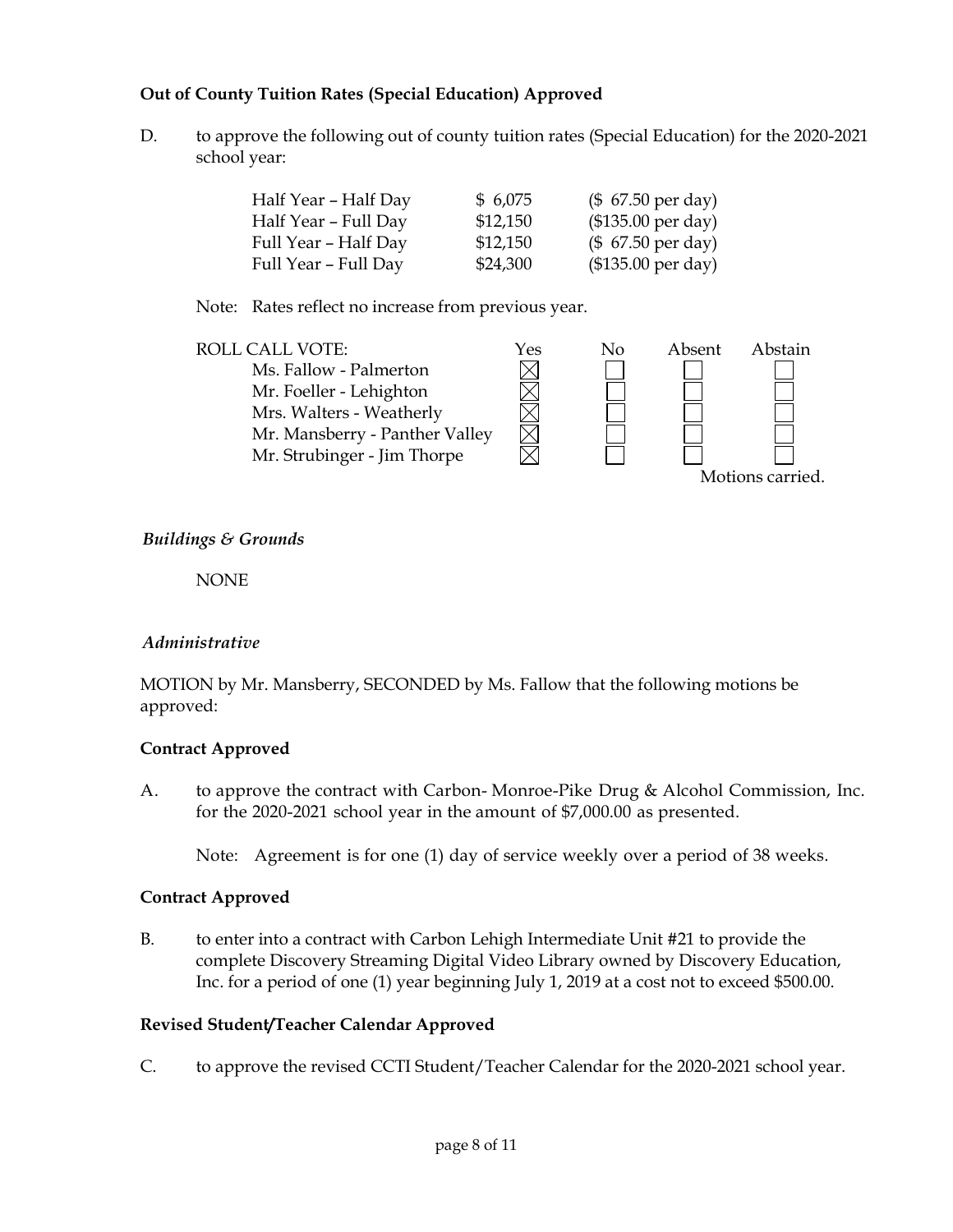## **Special Education Evaluation Addition Approved**

D. to approve the addition of Special Education evaluation to PowerSchool at a cost of \$11,688.25:

| PS IEP and 504 SPS Solution Annual Fee (annual) | \$938.25 |
|-------------------------------------------------|----------|
| PS Sp Ed Deployment (one-time fee)              | 5,875.00 |
| PS Sp Ed Keys to Ownership (one-time fee)       | 1,875.00 |
| PS Sp Ed Remote Training (one-time fee)         | 3,000.00 |

## **Resolution Adopted**

E. to adopt the Resolution calling for the CCTI Director to be granted the duty and authority to develop a Health and Safety plan employing any combination of in-person, virtual, and distance learning as the Director deems appropriate to address the health and safety of students, faculty, and community, and the learning needs of students, as presented. This emergency resolution allows for any combination of in-person, virtual, and distance learning to meet 180 day/990 hour requirements.

## **Revised FID (Flexible Instruction Days) Program Application Submission Approved**

F. to approve submitting the revised FID (Flexible Instruction Days) Program application to the Pennsylvania Department of Education.

## **Act 13 Waiver Submission Approved**

G. to approve submitting the Act 13 Waiver to the Pennsylvania Department of Education.

## **Graduation Project Requirements Suspended**

H. to suspend graduation project requirements as mentioned in CCTI policy 205 (Pupils), Graduation Requirements, paragraph 2 for the 2020-2021 school year.

## **Day-to-Day Substitute Rate Established**

I. to establish the day-to-day substitute rate at \$150 per day for the 2020-2021 school year.

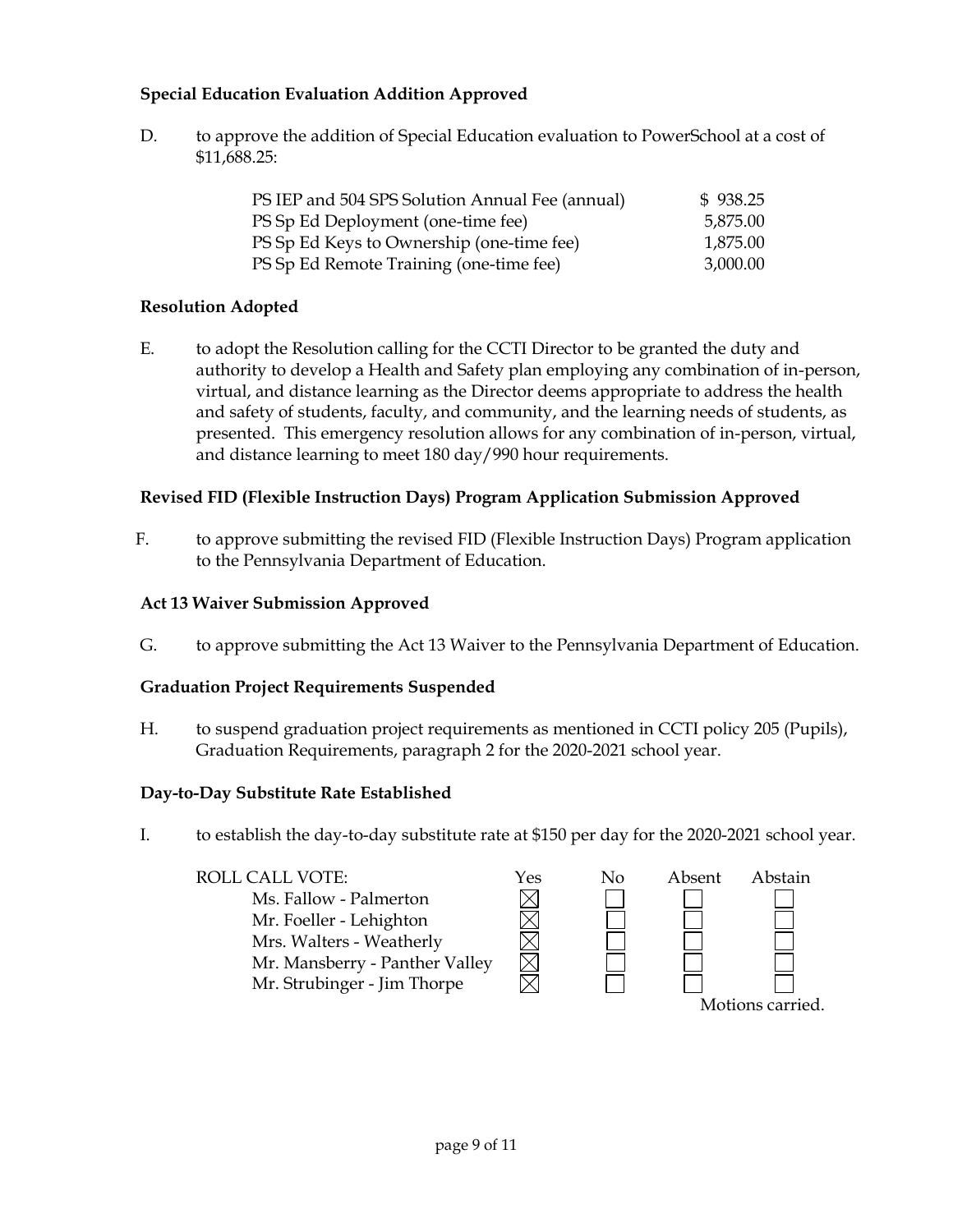### **Reports**

### **Foundation Report Accepted**

A. MOTION by Mr. Mansberry SECONDED by Mr. Foeller to accept the Carbon Career & Technical Institute Foundation Report, as presented.

Note: The balance in this account stands at \$1,369.15.

VOTE: YES - 5 NO - 0 ABSENT - 0 ABSTENTIONS - 0

Motion carried.

#### **Administrative Reports**

- A. MOTION by Mr. Mansberry, SECONDED by Mrs. Walters to accept Administrative Reports from the following:
	- a. Mr. Brent Borzak, Principal
	- b. Mrs. Christine Trovato, Facilitator of Special Education
	- c. Ms. Francine Kluck, Adult Education Site Supervisor

VOTE: YES - 5 NO - 0 ABSENT - 0 ABSTENTIONS - 0

Motion carried.

#### **Old Business**

NONE

#### **New and Miscellaneous Business**

A. MOTION by Ms. Fallow, SECONDED by Mr. Mansberry that future Joint Operating Committee meetings utilize virtual/remote participation, inviting the public to attend virtually.

![](_page_9_Figure_17.jpeg)